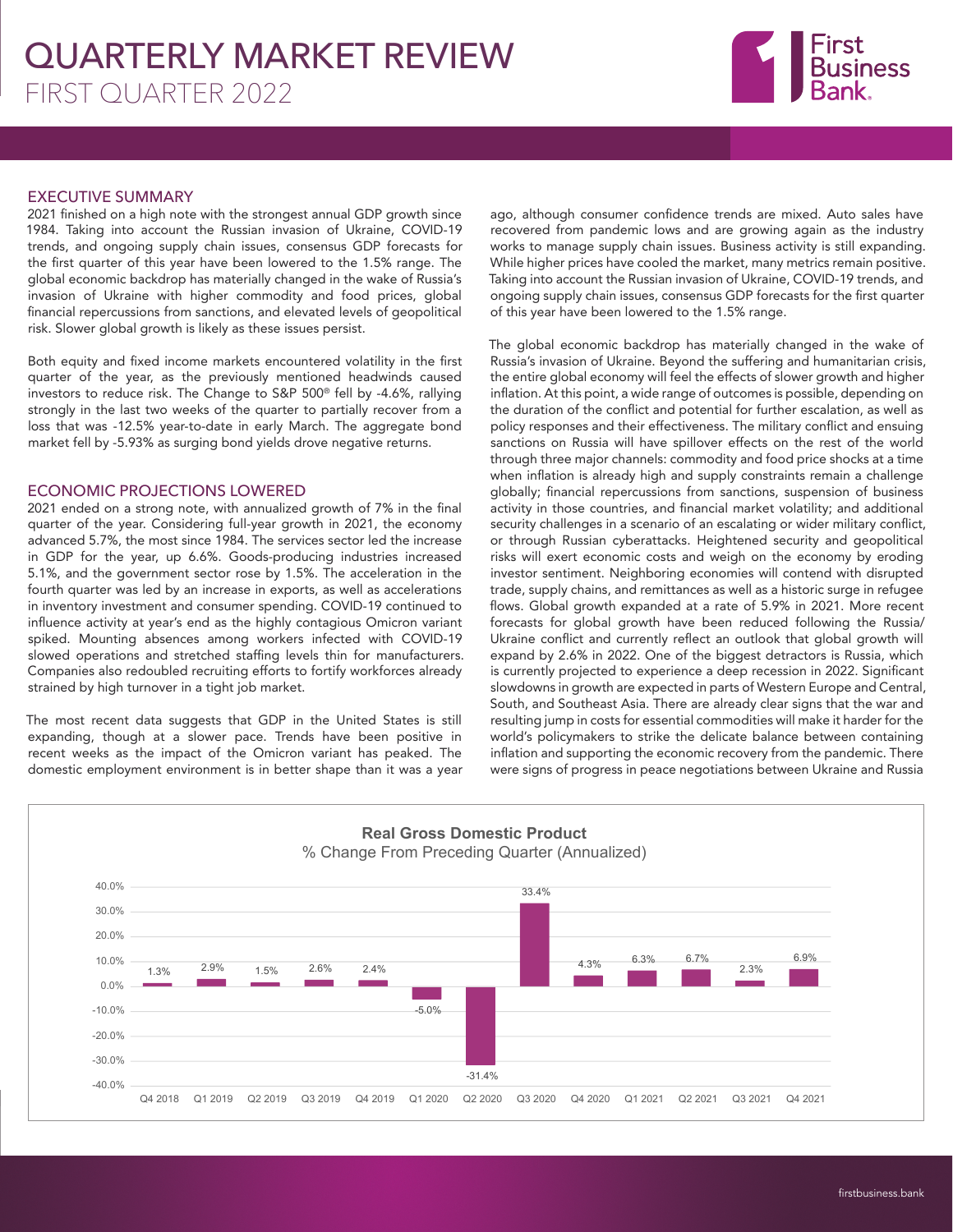late in March, with Russia reportedly offering to scale back military operations near Kyiv and elsewhere in northern Ukraine as a confidencebuilding measure. For its part, Ukraine has agreed to maintain neutral status but with appropriate international security guarantees.

The ISM Manufacturing Purchasing Managers Index (PMI) for the U.S. rose for a second straight month to 58.6 in February of 2022 from 57.6 in January. This reading showed that the overall economy expanded for the 21st consecutive month. New orders and production continued to increase at a solid pace as COVID-19 infections subsided, though hiring at factories slowed, contributing to keeping supply chains snarled and prices for inputs high. Manufacturing output rose 1.2% in February. The indexes for durable and nondurable manufacturing moved up 1.3% and 1.1%, respectively. Capacity utilization for manufacturing, a measure of the amount of potential output realized, improved to 78% in February. Recent data, such as the March



flash PMI, have been surprisingly resilient despite the steep inflation rate and increased geopolitical uncertainty. The U.S. moved further into expansion territory at 58.5. A reading above 50 indicates expansion in business activity, while below 50 points to contraction. Despite closer geographic and economic ties to the conflict, Eurozone and U.K. growth held steady at 54.5 and 59.7, respectively.

The S&P Global U.S. Services PMI rose to 58.9 in March of 2022 from 56.5 in the previous month. The latest reading pointed to the strongest expansion in the service industries since last July.

#### INFLATION SURGES IN RECENT MONTHS

Rising energy, food, and services prices pushed already elevated U.S. inflation to a 7.9% annual rate in February, a 40-year high. Oil and commodity market disruptions from the Ukraine crisis are expected to add more cost pressures. The consumer-price index, which measures the cost of goods and services across the economy, hasn't been at this elevated level since January 1982, when it was 8.4%. At that time, the United States was in a recession and battling inflation that had remained in the double-digit range from March 1979 through October 1981.

Russia and Ukraine are major commodities producers, and disruptions have caused global prices to soar, especially for oil and natural gas. Fertilizer prices were already high before the war, but they have now reached record levels amid a precipitous drop in Russian supply. Food costs have jumped, with wheat, for which Ukraine and Russia make up 30% of global exports, reaching a record. Gas prices have risen for 12 straight weeks, recording the biggest month-over-month price increase in March since the oil price shocks in the mid-1970s. Fortunately, the United States is now much better situated to endure oil price shocks than in the 1970s. We are now the world's largest producer of oil, automobiles are more energy-efficient, and our economy is significantly less oil intensive than it was in the 1970s.

#### FEDERAL RESERVE ACTS TO COMBAT INFLATION

As was widely expected, the Federal Reserve voted in March to increase the federal funds rate by .25% to a target of .25% to .50%. This is the first change in policy since the rate dropped to zero on March 16, 2020. The federal funds rate influences consumer and business borrowing costs, including rates on loans, mortgages, savings accounts, and corporate debt. When the Federal Open Market Committee (FOMC) raises rates, they use it as a tool to moderate consumer prices by making borrowing more expensive and saving more attractive. The Federal Reserve has

been highly transparent about its plans to raise rates, with Chairman Powell taking the unusual step of publicly stating his support for a .25% increase in advance of the March meeting. More recently, several Fed officials warned investors that the FOMC may raise the federal funds rate by more than .25% if the economy's outlook warrants it.

Even before the Ukraine invasion, financial conditions were tightening in anticipation of the imminent reduction in monetary policy support. As the magnitude and persistence of the increase in inflation became increasingly obvious over the second half of last year, and as the job market recovery outperformed expectations, the FOMC pivoted to progressively less accommodative monetary policy. The new supply shock only adds to inflation fears, raising the pressure on the FOMC and other central banks to tighten monetary policy more aggressively. While such a policy action will not prevent higher energy and agricultural commodity prices from driving up inflation, higher interest rates will reduce the risk of high inflation getting entrenched through wage and price-setting channels. However, regulating policy to perfection will be difficult. There are risks on both sides — inadvertently falling behind by not raising rates fast enough and tightening too aggressively and causing a recession.

As of mid-2021, the median FOMC participant projected that the federal funds rate would remain at its effective lower bound through the end of 2022. Currently, the median FOMC member is signaling six additional hikes expected this year, pushing the federal funds target range to 1.75– 2.00% by December 2022. The latest FOMC statement also indicates that the Committee expects to begin actively reducing the size of the balance sheet in the coming months. The current FOMC projection materials reflect a revised median real GDP growth projection for 2022 of 2.8% from 4% in December 2021.

The recently released 2023 fiscal year budget puts tax hikes back on the table as the Democrats push portions of their climate and health care spending initiatives over the finish line ahead of the mid-term elections. The budget offsets additional spending with "tax reforms," some targeting ultra-high net worth Americans with more than \$100 million in wealth. A corporate tax rate increase to 28% is proposed but partially offset by incentives for job creation and capital investment. Also included is an increase in the top individual tax rate (married couples with taxable income above \$450,000) to 39.6%, income tax on carried interest, and an end to tax deferrals from like-kind exchanges. Many doubt that the proposal has sufficient support to pass, but we will closely monitor the conversation. As has been the case many times, the threat of tax increases in 2021 caused changes in investor behavior that is driving record-high tax revenues in 2022.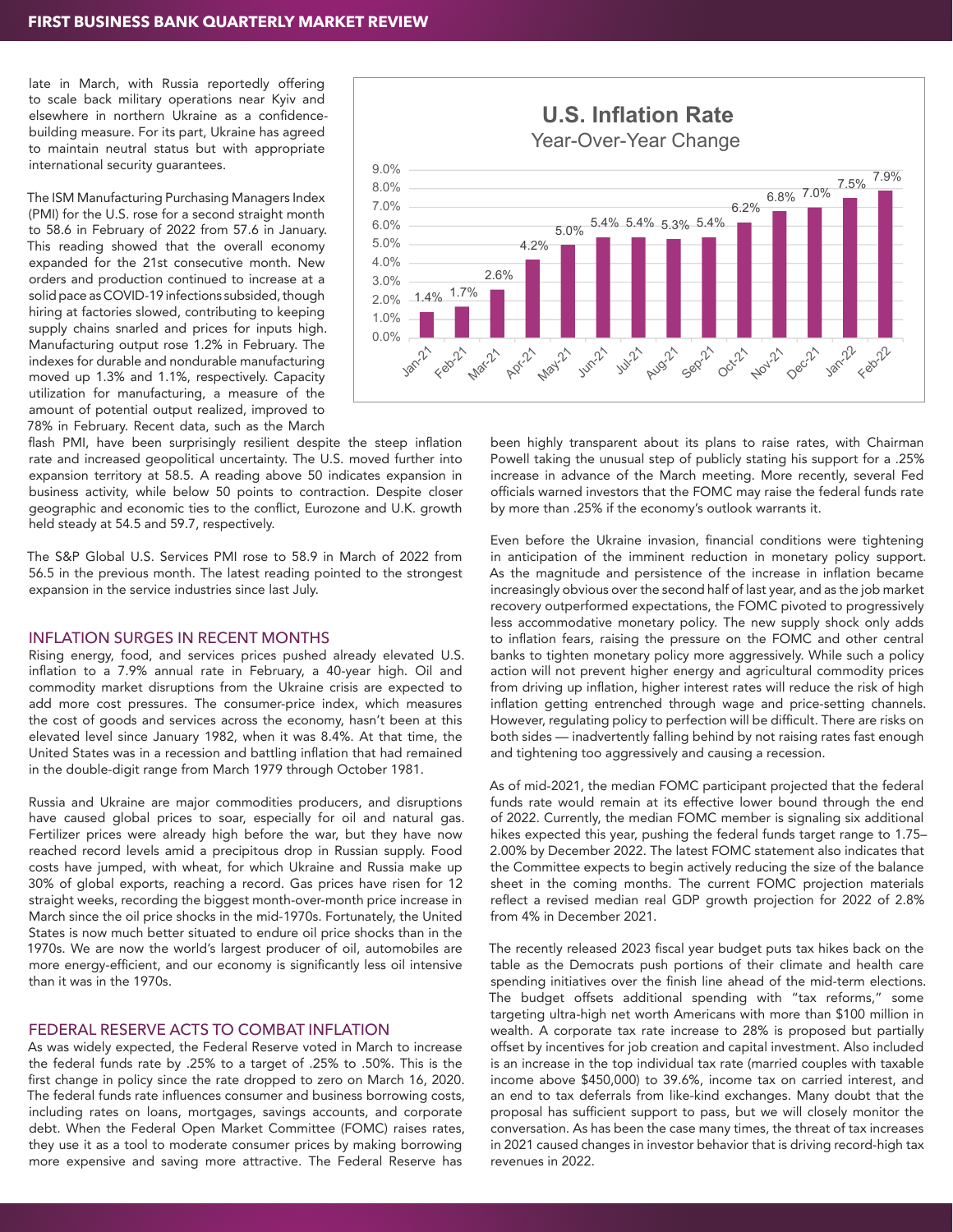

#### EMPLOYMENT GROWTH REMAINS STRONG

The labor market has substantial positive momentum. Employment growth powered through another difficult wave of COVID-19, adding 1.59 million jobs over the past three months. The unemployment rate has fallen to 3.6 percent, near historical lows, and has reached this level much faster than anticipated by most forecasters. Strong job gains continued in leisure and hospitality, professional and business services, retail trade, and manufacturing.

By most practical measures, the labor market is extremely tight, significantly more so than the very strong job market just before the pandemic. There are far more job openings going unfilled today than before the pandemic, despite the current unemployment rate being higher. As of March, there are 6 million people who are unemployed and actively seeking work. As of the end of February, there are an estimated 11.3 million job openings across the United States. Indeed, there are a record 1.9 posted job openings for each person that is looking for work. There are another 5.7 million potential workers who want jobs but are not currently actively looking for work. Record numbers of people are quitting jobs each month, typically to take another job with higher pay. Nominal wages are also rising at the fastest pace in decades, with the gains strongest for those at the lower end of the wage distribution and among production and nonsupervisory workers. Despite higher wages, net income is lower due to the high rate of inflation. In a recent NBC News poll, 65% of respondents said their family's income is falling behind the cost of living.

#### **Key Rates**

|                               | 12/31/2020 | 12/31/2021 | 03/31/2022 |
|-------------------------------|------------|------------|------------|
| 2-yr U.S. Treasury            | 0.12%      | 0.73%      | 2.32%      |
| 10-yr U.S. Treasury           | 0.92%      | 1.51%      | 2.33%      |
| 30-yr Fixed Mortgage Rate     | 2.91%      | 3.29%      | 4.94%      |
| Fed Funds Target Rate (upper) | 0.25%      | 0.25%      | 0.50%      |
| U.S. Dollar Index             | 89.92      | 95.64      | 98.36      |
| Crude Oil                     | \$48.41    | \$75.39    | \$100.90   |
| Gold                          | \$1,903    | \$1,829    | \$1,941    |
| Unemployment Rate             | 6.7%       | 3.9%       | 3.6%       |

Source: *The Wall Street Journal*

U.S. consumer confidence, as reported by the University of Michigan Consumer Sentiment survey, has declined every month since December and now sits at the lowest level since August 2011. Consumers' estimates of both current conditions and future expectations are lower. Inflation is the primary culprit for the rising level of pessimism, reflected by an expected year-ahead inflation rate of 5.4%. More consumers mentioned reduced living standards due to rising inflation than any other time except during the two worst recessions in the past 50 years.

Retail sales edged .3% higher in February after a jump of 4.9% in January. The largest component of the February increase was at the gas pump. Net of that increase, retail sales fell .2%. As compared to a year ago, retail sales are up 17.6%.

Housing activity remains above the pre-pandemic trend, but elevated home prices and rising mortgage rates are likely to pressure demand. The

S&P CoreLogic Case-Shiller National Home Price Index, which measures average home prices in major metropolitan areas across the nation, rose 19.2% in the year that ended in January. The inventory of homes for sale at the end of January slid to the lowest level in records that date back to 1999. The war in Ukraine, rising oil prices, and higher inflation have accelerated the increase in mortgage rates and are expected to have a dampening impact on home sales. This is particularly true for first-time homebuyers, who are challenged by both elevated home prices and higher interest rates. The average interest rate for a 30-year mortgage contract has risen to 4.94% from a recent low of 3.0%. Most estimates were that mortgage rates would reach 4.5% by year-end 2022. The median monthly payment on a new mortgage is now taking up a much larger share of a typical consumer's income. It jumped 8.3% in February compared with January.

## MARKET COMMENTARY

Equity markets rallied back from correction territory to close the month in negative single digits. The large-cap S&P 500® closed -4.6%, the small-cap Russell 2000 -7.53%, and the tech-heavy Nasdaq -8.95%. Market volatility increased significantly in the first quarter of the year as investors reduced their risk appetite in the face of conflict in Ukraine, surging inflation, and higher interest rates. Of 61 trading sessions in the quarter, the market traded down by more than 1% seventeen times and rose by more than 1% fifteen times. The market continued to adjust itself for an expected slower — and more expensive — economy. While the Ukraine situation dominated the headlines and wreaked havoc on the market, it was the economy that ruled the market.

The deep economic recession in 2020 resulted in declines in S&P 500 operating earnings of -22%. Earnings rebounded strongly in 2021, posting growth of 70% for the year. This partly reflects the fact that some of the most important sectors of the U.S. equity market, including technology, communications services, health care, and consumer staples, experienced few negative impacts from the pandemic and, in many cases, saw stronger revenues. Earnings have been supported by strong consumer demand and higher productivity. The "earnings surprise" factor was strong, as 75% of companies beat consensus earnings expectations and 69% exceeded revenue expectations in the fourth quarter.

However, going into 2022 and beyond, earnings growth may face more headwinds. We expect slower economic growth, higher wages, higher interest rates, and higher corporate taxes.